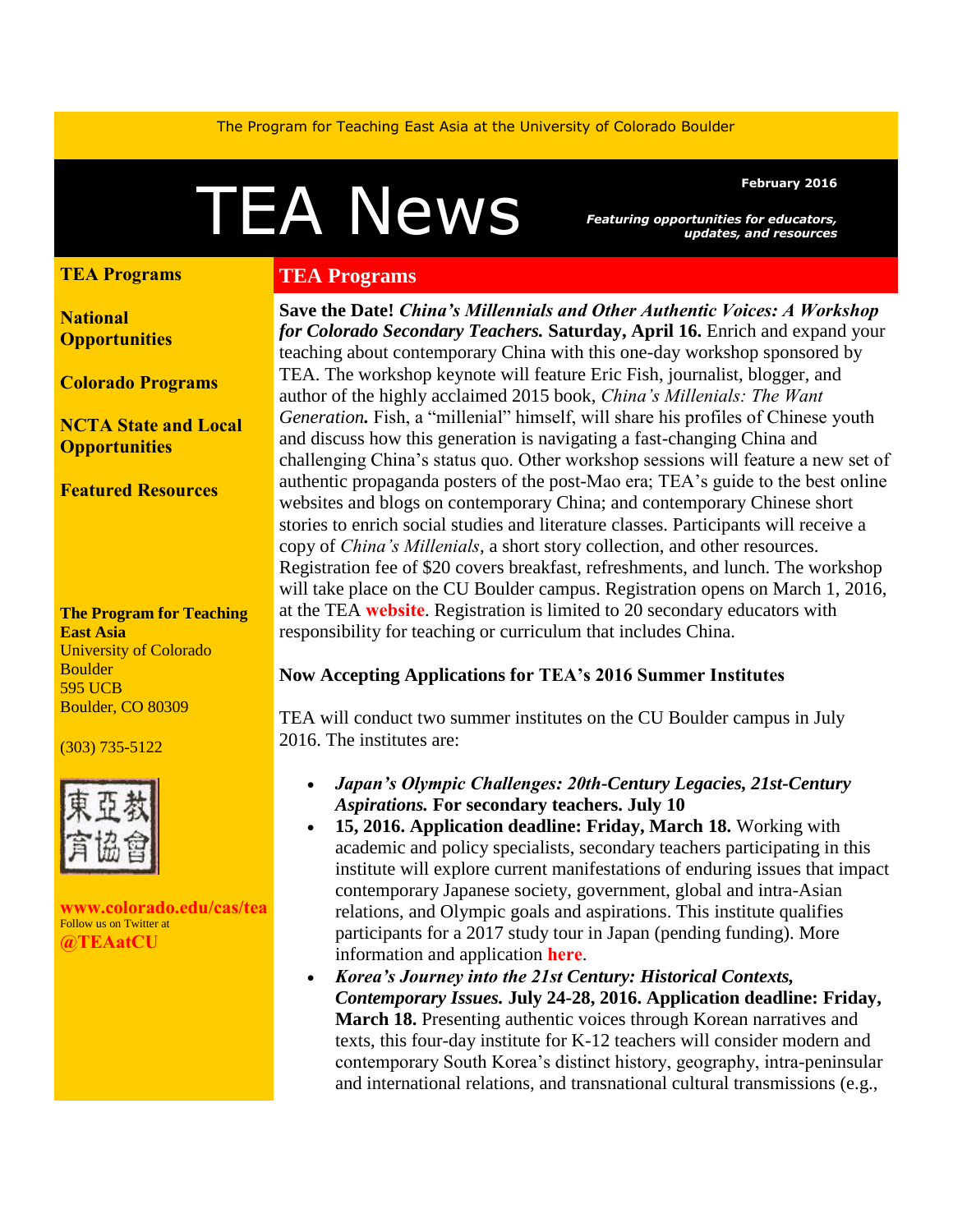<span id="page-1-0"></span>K-pop, film, and design). More information and application **[here](http://www.colorado.edu/cas/tea/ncta/downloads/KSI2016App.pdf)**.

## **National Opportunities**

**Host a Guest Teacher for the Chinese Guest Teacher Program. Application deadline: Friday, February 5, 2016.** This program is designed to help U.S. schools develop Chinese language and culture study programs and to promote international exchange between the United States and China. Since 2007, the Chinese Guest Teacher Program has placed more than 1,000 visiting teachers in hundreds of schools nationwide. All guest teachers are qualified, experienced teachers from China. After a rigorous selection and training process, they serve as full-time Chinese language instructors in U.S. schools. Learn about hosting a Chinese guest teacher **[here](http://professionals.collegeboard.com/k-12/awards/chinese/guest?ep_ch=PR&ep_mid=11200416&ep_rid=249313358&utm_source=Chinese+Language+Initiatives&utm_campaign=606251595e-Chinese_Language_Matters_January_20161_21_2016&utm_medium=email&utm_term=0_471f06bc9d-606251595e-386296462)**.

**2016 National Chinese Language Conference (NCLC). Thursday-Saturday, April 28-30. Early registration deadline: Friday, February 12.** Be an early bird and register for the 2016 NCLC by February 12 to get the most savings! The ninth annual conference will be held in Chicago, Illinois. **[Learn more and](http://asiasociety.org/national-chinese-language-conference?utm_source=Chinese%20Language%20Initiatives&utm_campaign=606251595e-Chinese_Language_Matters_January_20161_21_2016&utm_medium=email&utm_term=0_471f06bc9d-606251595e-386296462)  [register today](http://asiasociety.org/national-chinese-language-conference?utm_source=Chinese%20Language%20Initiatives&utm_campaign=606251595e-Chinese_Language_Matters_January_20161_21_2016&utm_medium=email&utm_term=0_471f06bc9d-606251595e-386296462)**!

**National WWII Museum Summer Institute:** *The War in the Pacific***. July 10- 15, 2016 (New Orleans) and July 9-14, 2017 (Honolulu). Application deadline: Monday, February 15.** This program will involve 28 high school educators in a two-year examination of the Pacific War and the way its legacies continue to influence the world. In year two, participants will deliver professional development for teachers in their own districts. For more information, visit the National WWII Museum **[website](http://www.nationalww2museum.org/learn/education/for-teachers/summer-teacher-institute.html)**.

#### *Pacific Hostilities: Engaging with Japanese and American Experiences of the Second World War.* **February 28**

**March 13.** This 36-hour course examines historical experiences in Japan and the United States before, during, and after World War II in the Asia-Pacific. Participants will build skills at (1) explaining the causes, chronology, and conclusion of the war, (2) analyzing wartime primary source evidence, and (3) creating meaningful student-centered lesson plans. Registration is \$125/\$100 for members. For more information about this blended—on-site and online—course, visit the Japan Society of New York **[website](http://www.japansociety.org/page/programs/education/workshop-for-educators)**.

**Online Course: Sejong Korean Scholars Program (SKSP). April – June. Application deadline: Monday, February 29.** This Stanford University-based online course for high school students engages students in an intensive study of Korea. SKSP is currently accepting applications for the 2016 spring term. Tuition for the course is \$1500. For more information and to download the application, visit the SKSP **[website](http://spice.fsi.stanford.edu/fellowships/sejong_korean_scholars_program)** or contact Jonas Edman, SKSP Manager and Instructor, at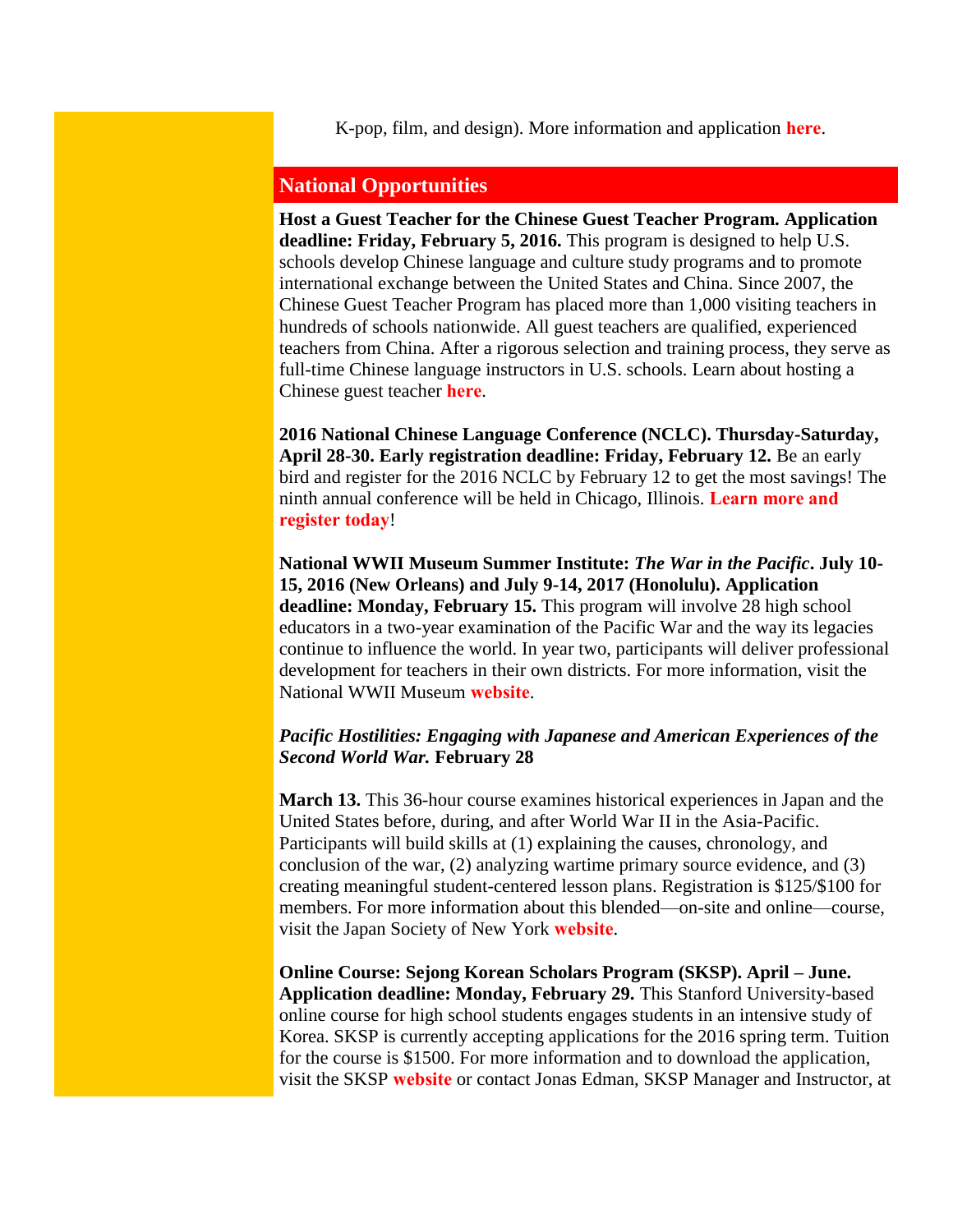## **[jcedman@stanford.edu](mailto:jcedman@stanford.edu)**.

**BP Global Citizens of Tomorrow Scholarships Available. Application deadline: Tuesday, March 1.** This scholarship program administered by AFS supports high school students who wish to study abroad for a year in China, India, Malaysia, Brazil, or South Africa. Students interested in science, technology, math, and engineering are particularly encouraged to apply. For more information, email the program at **[bpscholarship@afsusa.org](mailto:bpscholarship@afsusa.org)**.

**Pearl S. Buck International China Program for High School Seniors and College Students. July 10 – August 4.** Students travel to China and immerse themselves in its culture, customs, language, geography, and history through an array of experiences. Students will get firsthand experience of Chinese culture and customs while living with host families in Zhenjiang City, Jiangsu Province, which is situated on the southern bank of the lower Yangtze River between Shanghai and Nanjing. For program costs and other information, visit Pearl S. Buck International's **[website](https://pearlsbuck.org/culturetrip?utm_source=Chinese+Language+Initiatives&utm_campaign=606251595e-Chinese_Language_Matters_January_20161_21_2016&utm_medium=email&utm_term=0_471f06bc9d-606251595e-386296462)**.

#### *Previously Announced National Opportunities*

**Five College Center for East Asian Studies NCTA Webinars.** The Five College Center for East Asian Studies (FCCEAS) has scheduled six webinars for February and March. For more information on the webinars, listed below, visit the FCCEAS **[website:](https://www.fivecolleges.edu/fcceas/webinar)**

- *Okinawa before the Dawn: The Island's History before 1945.* Monday, February 8, 7 pm EST.
- *Hiroshima Hibakusha: Sufferings of Survivors, Actions for Peace.*  Wednesday, February 17, 7 pm EST.
- *The Life and Times of General Douglas MacArthur.* Tuesday, February 23, 7 pm EST.
- *A Time Capsule of Ancient China: Lady Dai and the Tombs of Mawangdui.* Wednesday, March 2, 7 pm EST.
- *China at the Movies: Chinese History and Culture in Its Films.* Wednesday, March 9, 7 pm EST.
- *The Cost of Peace: Okinawa's Post-WWII History.* Monday, March 21, 7 pm EDT.

*Choices Leadership Institute: Human Rights, Responsibilities, and Responses.*  **July 11-15. Application deadline: Tuesday, March 1.** The Choices for the 21st Century program offers this leadership institute on the campus of Brown University in Providence, RI. Participants will examine global refugee crises, their effects on U.S. policy, and effective methods for teaching about them. For more information, visit the Choices **[website](http://www.choices.edu/pd/institutes/institute-2016.php)**.

*Civil Liberties in Times of Crisis: The Japanese American Incarceration.* **July**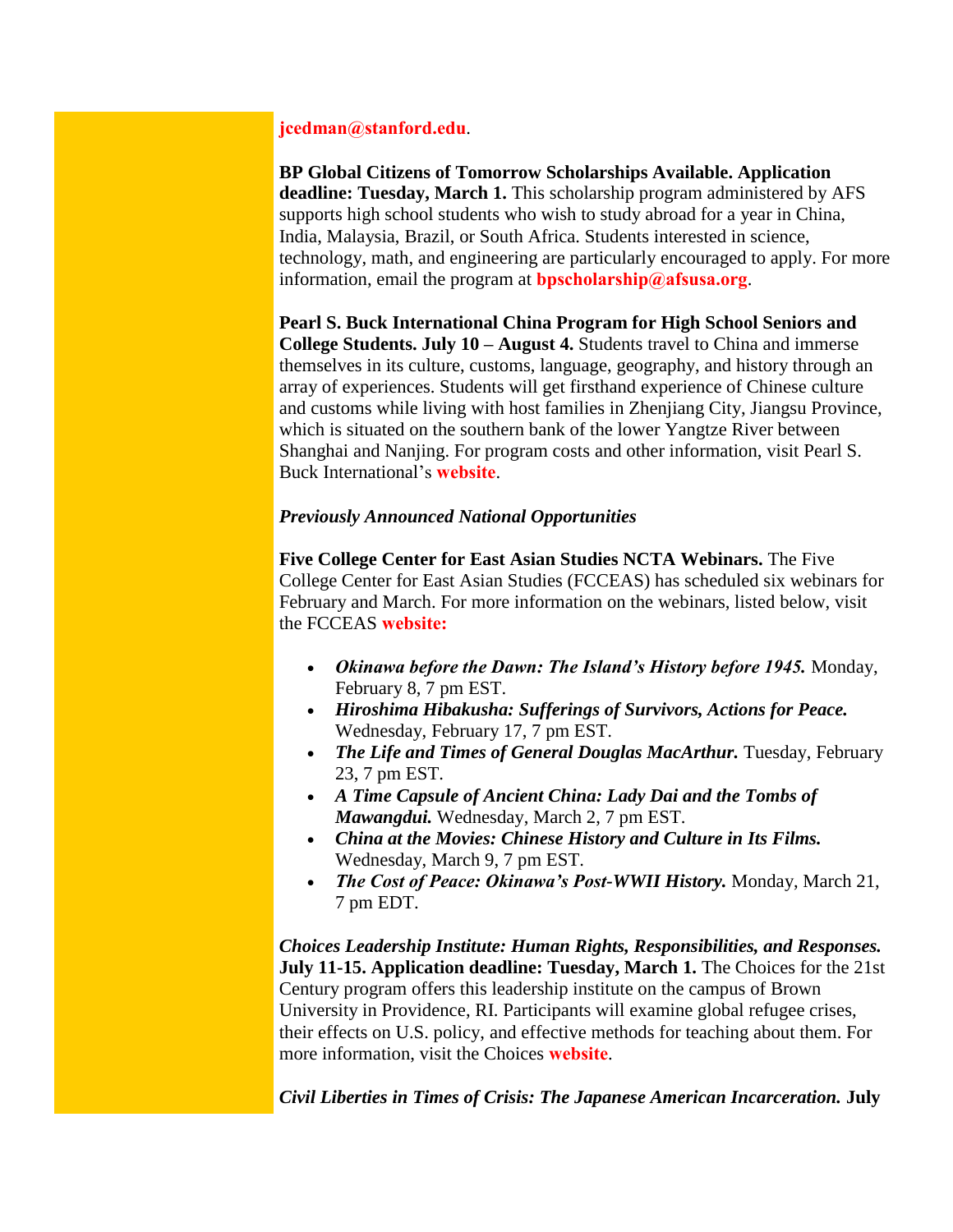**24-29 or August 7-12. Application deadline: Tuesday, March 1.** This workshop is offered by the Japanese American Citizens League (JACL) and supported by the National Endowment for the Humanities. The workshop, which will be offered twice this summer in Los Angeles, will explore the incarceration through presentations by scholars, activists, and former internees. Participants will visit Manzanar and Santa Anita Park. More information is available **[here](https://neh2016.jacl.org/)**.

**Primary Source Summer Institute:** *Exploring Nature and Culture in Japan.* **July 27-29. Application deadline: Monday, February 22.** Primary Source presents this summer institute for K-8 teachers. Through scholar- and teacher-led sessions, participants will explore how Japanese have interacted with the natural world over time. The institute will take place at Showa Boston, a campus featuring a teahouse and Japanese garden. For more information about the institute, costs, and financial supports available, visit Primary Source's **[website](http://www.primarysource.org/for-teachers/courses/exploring-nature-and-culture-in-japan)**.

**NCTA Summer Workshop:** *Teaching East Asian Literature in the High School.* **July 10-15. Application deadline: Monday, March 7.** The NCTA coordinating site at the East Asian Studies Center at Indiana University offers this annual summer workshop at which high school teachers interact with scholars to explore the literature and history of China, Japan, and Korea. Experienced world language teachers present classroom strategies. The institute is held on the campus of Indiana University Bloomington. More information and the application are available **[here](http://www.iu.edu/~easc/outreach/educators/literature/index.shtml)**.

**Japan Society Study Tour:** *Paths to Reconciliation and Peace: WWII Survivors Come Together***. July 2-23; Orientation June 30 – July 1. Application deadline: Thursday, March 24.** This study tour is open to middle and high school teachers, librarians, and administrators. Participants must demonstrate a firm commitment to foster and sustain education about Japan in their schools. Program cost is \$1,200; application and additional information are available **[here](https://www.japansociety.org/page/programs/education/educators_study_tour)**.

**Keizai Koho Center Study Tour to Japan. June 28 – July 7 (tentative). Application deadline: Thursday, March 31.** The Keizai Koho Center, in cooperation with the National Association of Japan-America Societies, offers this opportunity for U.S. and Canadian middle or high school social studies teachers. Participants will visit Japanese schools, meet with scholars and experts, visit major Japanese companies, take part in a home stay, and participate in cultural events. For more information about requirements and benefits, as well as an application, visit the Japan-America Society of Pennsylvania **[website](http://www.kkc.or.jp/english/fellowship/fellowships/index.html)**.

**Korea Academy for Educators (KAFE) Summer Institute. July 17-22.** KAFE and the USC Korea Studies Institute offer this program sponsored by the Korea Foundation. Participants will explore Korean history, culture, and contemporary issues, as well as the experiences of Korean Americans. Applicants should be passionate about learning about Korea and able to develop lessons based on what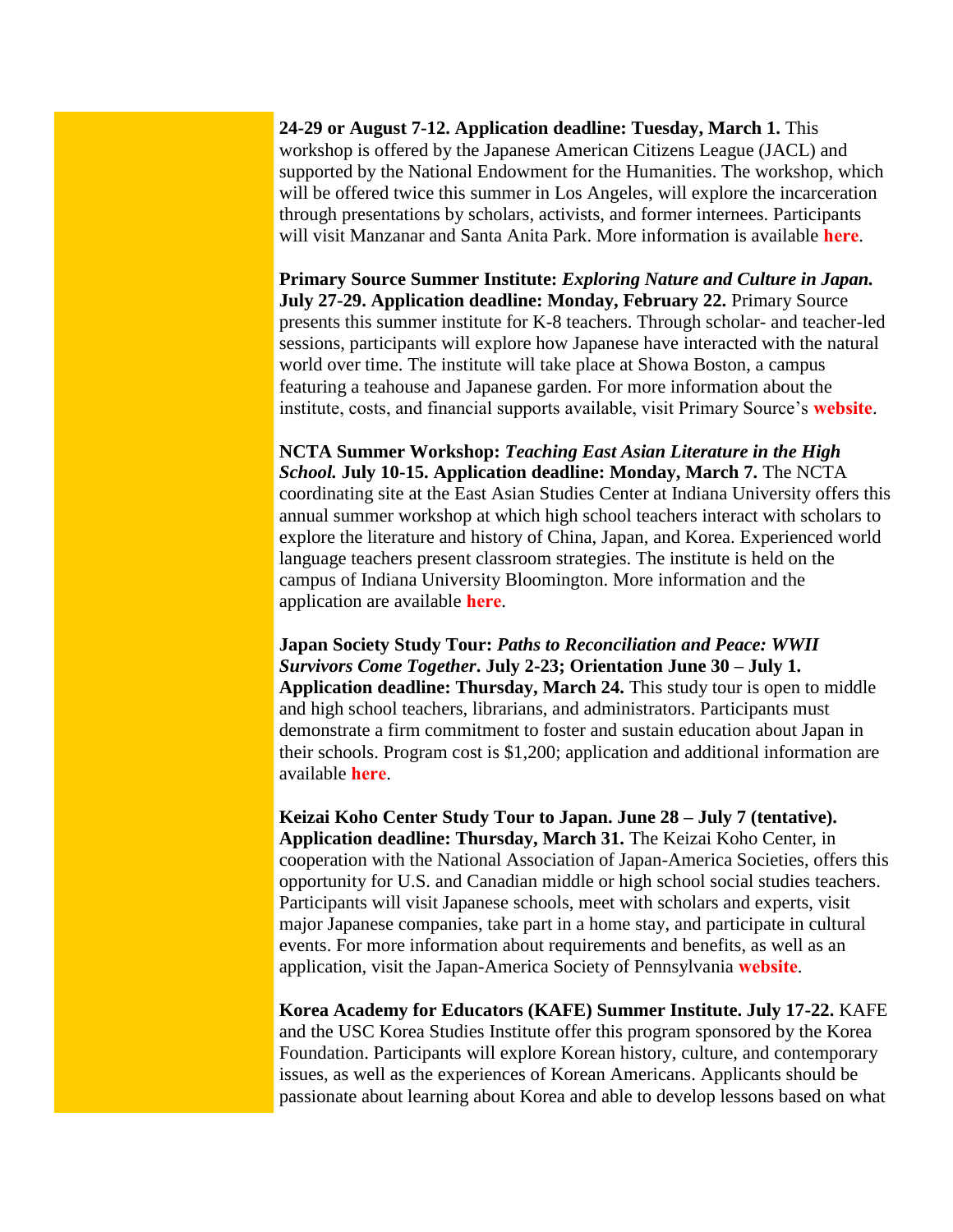they learn. Fellowships cover most expenses. For more information, visit the KAFE **[website](http://www.koreaacademy.org/)** or email Daniel Lee at **[daniel@koreaacademy.org](mailto:daniel@koreaacademy.org)**.

<span id="page-4-0"></span>**Colorado Programs** 

**World Denver to Host Three Asia-Related Programs.** World Denver is hosting the following programs that may be of interest to Colorado educators:

- North Korea. Wednesday, February 17,  $11:30$  am  $-1:00$  pm. Keith Luse, Executive Director of the National Committee on North Korea, will present this free program at the Community College of Aurora (Fine Arts Building, 16000 East CentreTech Parkway, Aurora).
- North Korea. Wednesday, February 17,  $5:45 7:45$  pm. Keith Luse will also present this program, to be held at the Hilton Garden Inn (1400 Welton Street, Denver).
- $\bullet$  U.S.-China Relations. Thursday, February 25, 5:30 7:30 pm. Robert Daly, the second director of the Kissinger Institute on China and the United States at the Woodrow Wilson Center, will present this talk at the Hilton Garden Inn (1400 Welton Street, Denver).

For more information, including ticket prices for the evening events, visit the World Denver **[website](http://worlddenver.org/page-1691220)**.

*Above the Fold: New Expressions in Origami.* **February 13 – May 1.** The Longmont Museum (400 Quail Road, Longmont) is hosting this exhibit, which presents the work of nine international artists, six of whom were featured in the documentary film *Above the Fold*. These artists use the Japanese art of folding paper to create sculpture, large-scale installations, and conceptual works. For more information about the exhibit, visit the Museum **[website](http://www.longmontcolorado.gov/departments/departments-e-m/museum/exhibitions/above-the-fold)**.

**Day of Remembrance:** *Building Bridges of Inclusivity***. Sunday, February 21, 1-4 pm.** The Mile High chapter of the Japanese American Citizens League is sponsoring this event to be held at the History Colorado Center (1200 Broadway, Denver). The program will feature a presentation about the history of anti-Asian prejudice in the United States, culminating with the WWII concentration camps. A panel discussion will feature representatives from the Japanese American, Muslim, and Sikh communities. For more information, visit the Mile High JACL **[Facebook page](https://www.facebook.com/events/1259609064052969/)**.

**Yamagata/Japan 2016 Trip. April 16-26. Registration deadline: Sunday, February 28.** The Boulder-Yamagata Sister City Program is sponsoring this trip to Yamagata City, Takayama City, and Tokyo, on which participants will experience Japanese culture and interact with Japanese people through homestays and other activities. Price per person is \$2,300 plus air fare. For more information, contact Eiko Fisher at **[eiko8585@hotmail.com.](mailto:eiko8585@hotmail.com.)**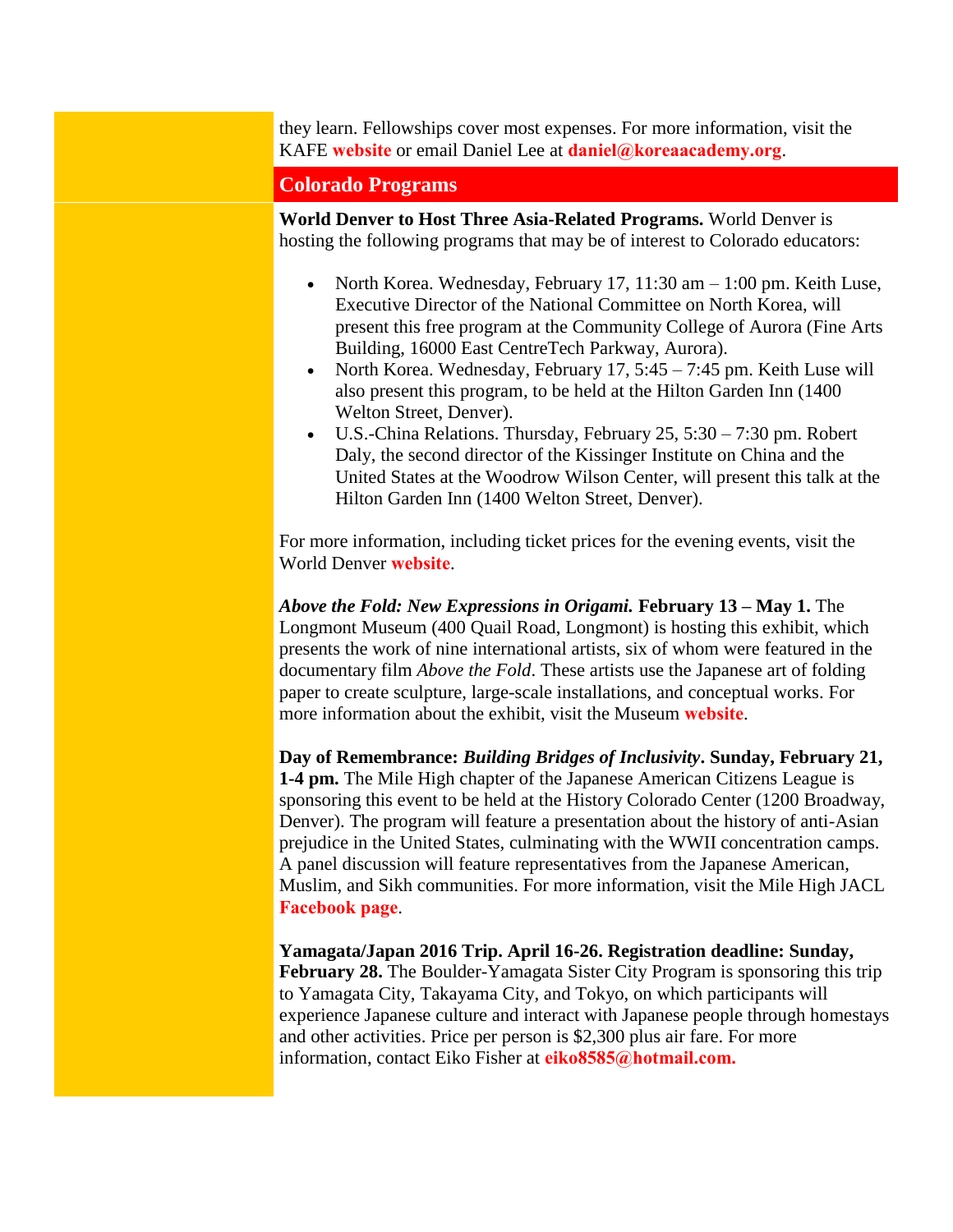## *Previously Announced Colorado Programs*

**Shen Yun Performances in Colorado. Denver: March 4-6, Colorado Springs: April 5.** Shen Yun celebrates 5,000 years of traditional Chinese culture through music and dance. For more information, visit the Shen Yun **[website](http://shenyun.com/denver)**.

# <span id="page-5-0"></span>**NCTA State and Local Opportunities**

**2016 NCTA Seminar in Chicago Now Enrolling. Application deadline: Monday, February 8.** The East Asian Studies Center at Indiana University (EASC) is taking applications for a 33-hour seminar in Chicago this spring. The seminar will be held on Tuesday evenings in Chicago from March-May. For more details, visit the EASC **[website](http://www.iu.edu/~easc/outreach/educators/seminar/index.shtml)**. More details will be available soon for summer seminars in Montgomery, AL; Lansing, MI; and Columbus, OH.

**2016 NCTA Seminars from the Five College Center for East Asian Studies.**  FCCEAS is currently recruiting teachers for a seminar in Rutland, VT. The Rutland seminar will be held on selected Saturdays in March and April. For more

information, contact seminar leader Jacqueline Drouin at **[jdrouin@uvm.edu](mailto:jdrouin@uvm.edu)** or check the FCCEAS **[website](https://www.fivecolleges.edu/fcceas/ncta/vermont)**.

# <span id="page-5-1"></span>**Featured Resources**

New **NCTA Class Apps** are now available. Check out the new resources below and the growing library of short video presentations for teachers at the NCTA Class Apps **[webpage](http://nctasia.org/resources/class-apps/)**.

- *Learning to Read Japanese Paintings: Perspectives from Multiple*  **Disciplines.** In this set of three NCTA Class Apps, three educators present perspectives and strategies for using an example of Asian art as a primary source for developing questioning, interpretation, and analysis skills in three secondary disciplines—art, social studies, and literature. The three Class Apps in the series include *An Art Historian's Perspective*, by Carla Stansifer; *A Social Studies Perspective*, by Mary Hammond Bernson; and, new this month, *Using Artwork as an Entry Point for Japanese Literature*, by Sarah Campbell.
- *Cultural Appreciation or Cultural Appropriation?* Cultural appropriation has made headlines in recent years as icons of pop culture have adopted aspects of traditional cultures of various ethnic and national groups for their performances and publicity. Based on her work as an art historian and art history instructor, Melanie King provides an introduction to the complex issue of cultural appreciation vs. cultural appropriation, offering contemporary cases and considering the issues as they relate to teaching about cultures generally and Japanese and Native American cultures specifically.

The Weatherhead East Asian Institute at Columbia University has recently